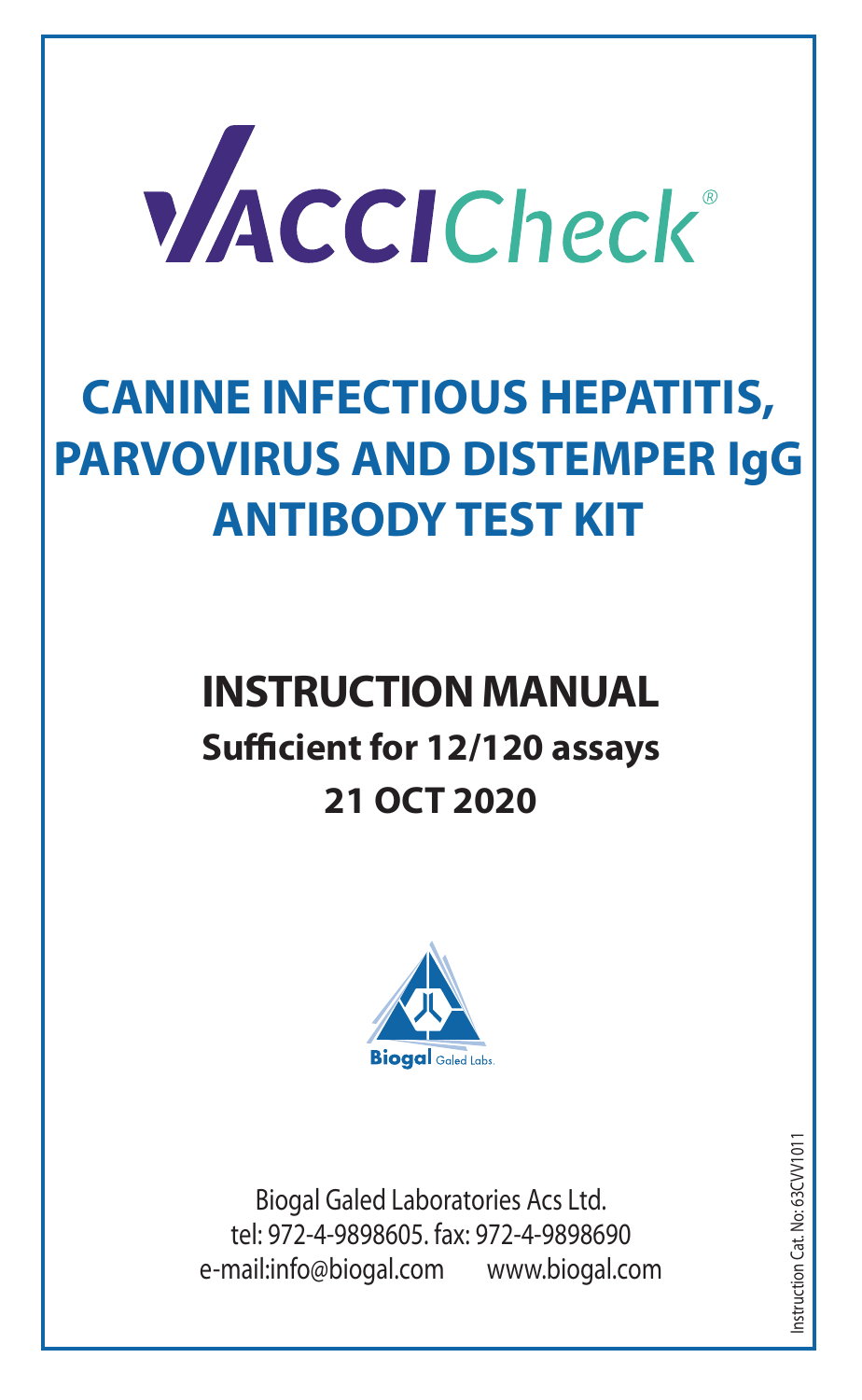# **I. INTENDED USE OF THE KIT**

The Canine VacciCheck Antibody Test Kit is designed to determine dog serum antibody titer to Infectious Canine Hepatitis (ICH), Canine Parvovirus (CPV) and Canine Distemper Virus (CDV). The main purpose of this kit is to provide a useful tool for assessing immunity status of dogs concerning these three pathogens. As such, it can either determine the IgG titer before and following vaccination or the duration of immunity.

It is highly recommended to test for these three pathogens titer to ensure puppy protection, check wellness and titer level on annual basis before administering a vaccine.

## **II. GENERAL INFORMATION**

Infectious Canine Hepatitis (ICH), Canine Parvovirus (CPV) and Canine Distemper Virus (CDV) are recognized as important causes of illness and death in dogs. Puppies are most susceptible to ICH, CPV and CDV, especially after weaning when protective maternally derived antibody (MDA) levels decrease.<br>Sometimes MDA may actually interfere with  $S$ ometimes MDA may actually interfere vaccinations that are given for immunization.

In many countries, vaccination programs have significantly curtailed, but not eliminated the incidence of these diseases. Thus, ICH, CPV and CDV continue to be of great clinical concern among veterinarians worldwide and still present a diagnostic challenge.

### **III. WHAT IS THE IMMUNOCOMB ASSAY?**

The ImmunoComb test is a modified ELISA, which can be described as an enzyme labeled "dot assay", that detects antibody levels in serum, plasma or whole blood.

The kit contains all the necessary reagents for developing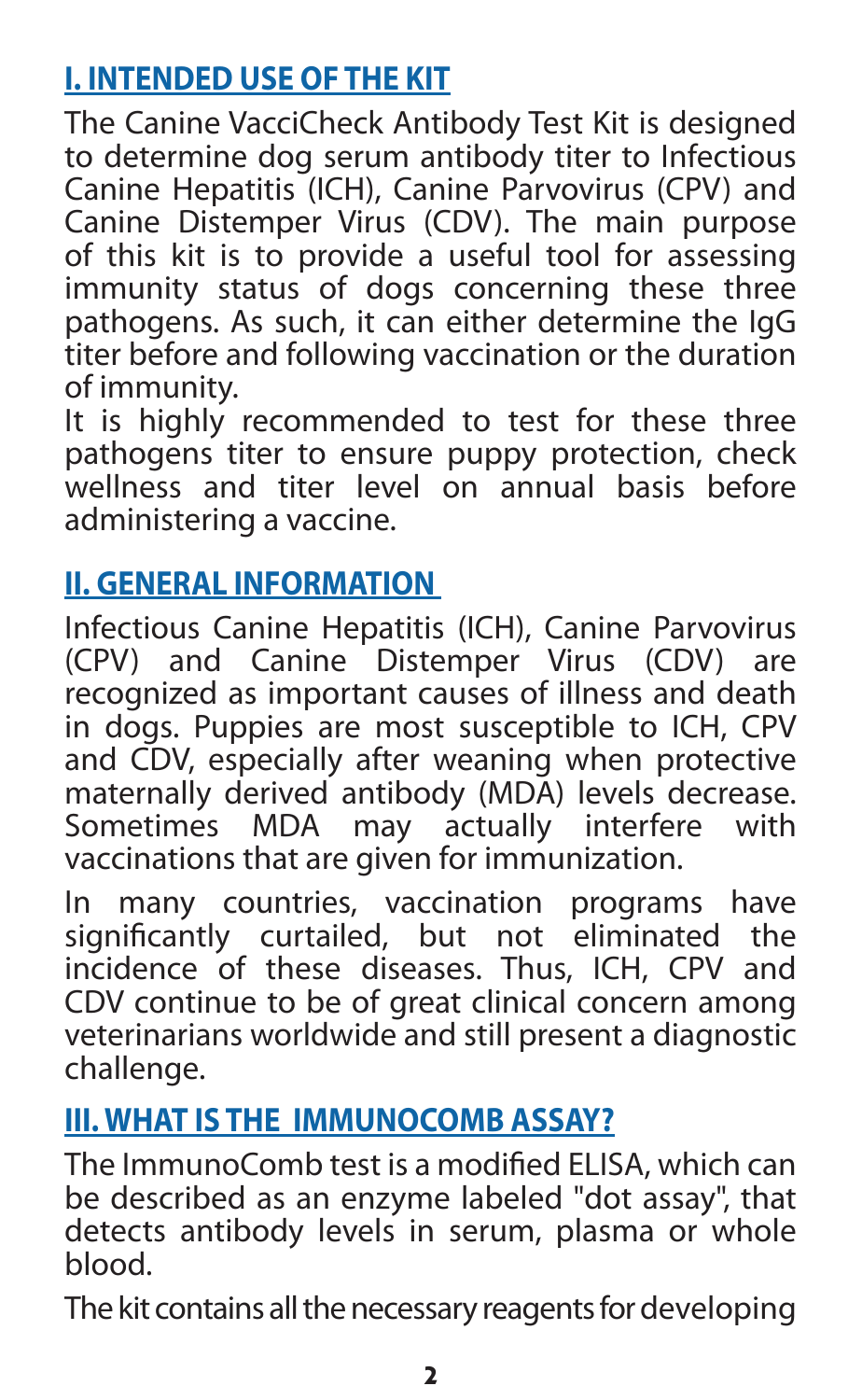the test. Results for the IgG ICH, CPV and CDV tests are obtained within 23 minutes.

## **IV. HOW DOES THE IMMUNOCOMB WORK?**

■ The ImmunoComb Kit contains 2 main components: a comb shaped plastic card, hereafter referred to as the Comb and a multi compartment developing plate.

■ The Comb has 12 teeth – sufficient for 12 tests. Each tooth will be developed in a corresponding column of wells in the developing plate. Individual or multiple tests are processed by breaking off the desired number of teeth from the Comb.

■ Test spots of ICH, CPV and CDV are attached to each tooth on the Comb. The upper most spot is a Positive Reference. Purified CAV antigen (for ICH testing) is attached to the upper middle spot, purified CPV antigen is attached at the lower middle spot and purified CDV antigen is attached at the lowest of the 4 spots (see figure in section X).

■ The first step of the test is to deposit a serum, plasma or whole blood specimen in a well in row A of the multi-compartment developing plate.

■ Next, the Comb is inserted into the well(s) with the sample(s) and transferred to the remaining wells (B-F) at timed intervals, according to the step by step instructions (see section VII). Specific IgG antibodies from the specimen, if present, bind to the antigen at the test spots and will be labeled in row C, which contains an enzyme labeled anti-dog IgG antibody.

 $\blacksquare$  At the end of the developing process, a purple-grey color results are developed in all Positive Reference spots and in any positive sample tested spot.

■ The intensity of the color result corresponds directly to the antibody level in the test specimen. Results are scored using the Positive Reference spot and CombScale (see section IX).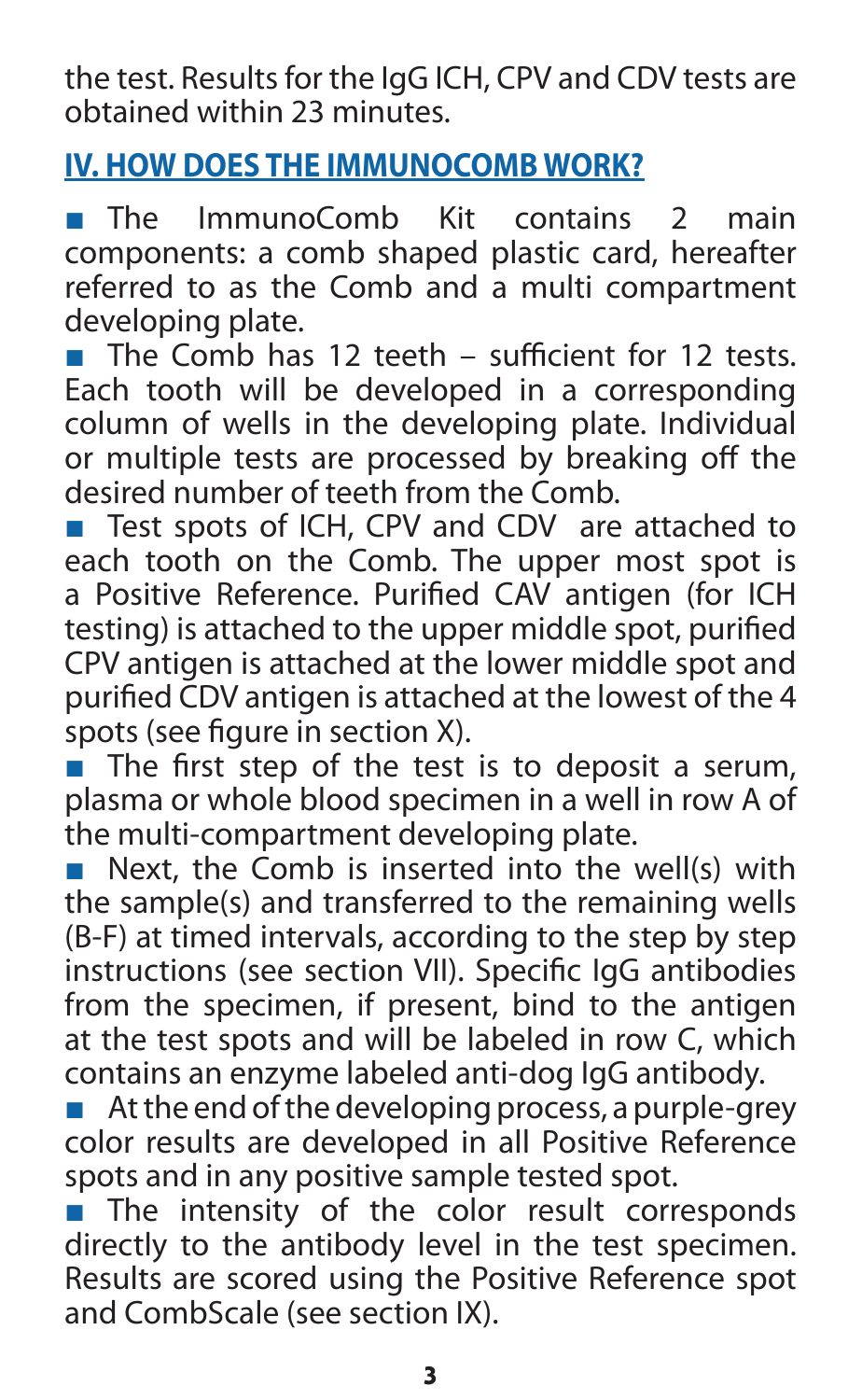# **V. DESCRIPTION OF DISEASE**

# **ICH**

Infectious Canine Hepatitis is a disease that is caused by canine adenovirus (CAV). Transmission occurs by direct contact with infected dogs or virus contaminated areas. The first sign is coughing that may progress to pneumonia. Later, when the virus enters the bloodstream, liver, kidney and/or other body organs it may cause clinical signs such as: "blue eye", vomiting, diarrhea, increased thirst and seizures. Puppies have the highest mortality rate.

### **CPV**

Canine Parvovirus spread of infection can occur via exposure to contaminated surroundings. The clinical signs of CPV include lethargy, depression, inappetence, fever, vomiting and diarrhea (sometimes with blood). Fatalities are common in puppies.

## **CDV**

Canine Distemper Virus is naturally transmitted from dog to dog by aerosal route. Natural CDV infection may cause transient fever that can pass unnoticed. In some cases, when illness develops it is characterized by intermittent fever, depression, oculo-nasal discharge and anorexia. Respiratory and/or gastrointestinal signs may follow. In dogs that survive the acute stages of the disease, many (but not all) will develop central nervous system (CNS) signs, including optic neuritis and retinal lesions. The best known CNS signs are ataxia, paresis and seizures.

### **VI. DIAGNOSIS:**

Veterinarians typically make a presumptive diagnosis of ICH, CPV and CDV based on clinical signs which range in severity from mild to severe.

Laboratory tests can be helpful for confirming the diagnosis. In addition to hematology and blood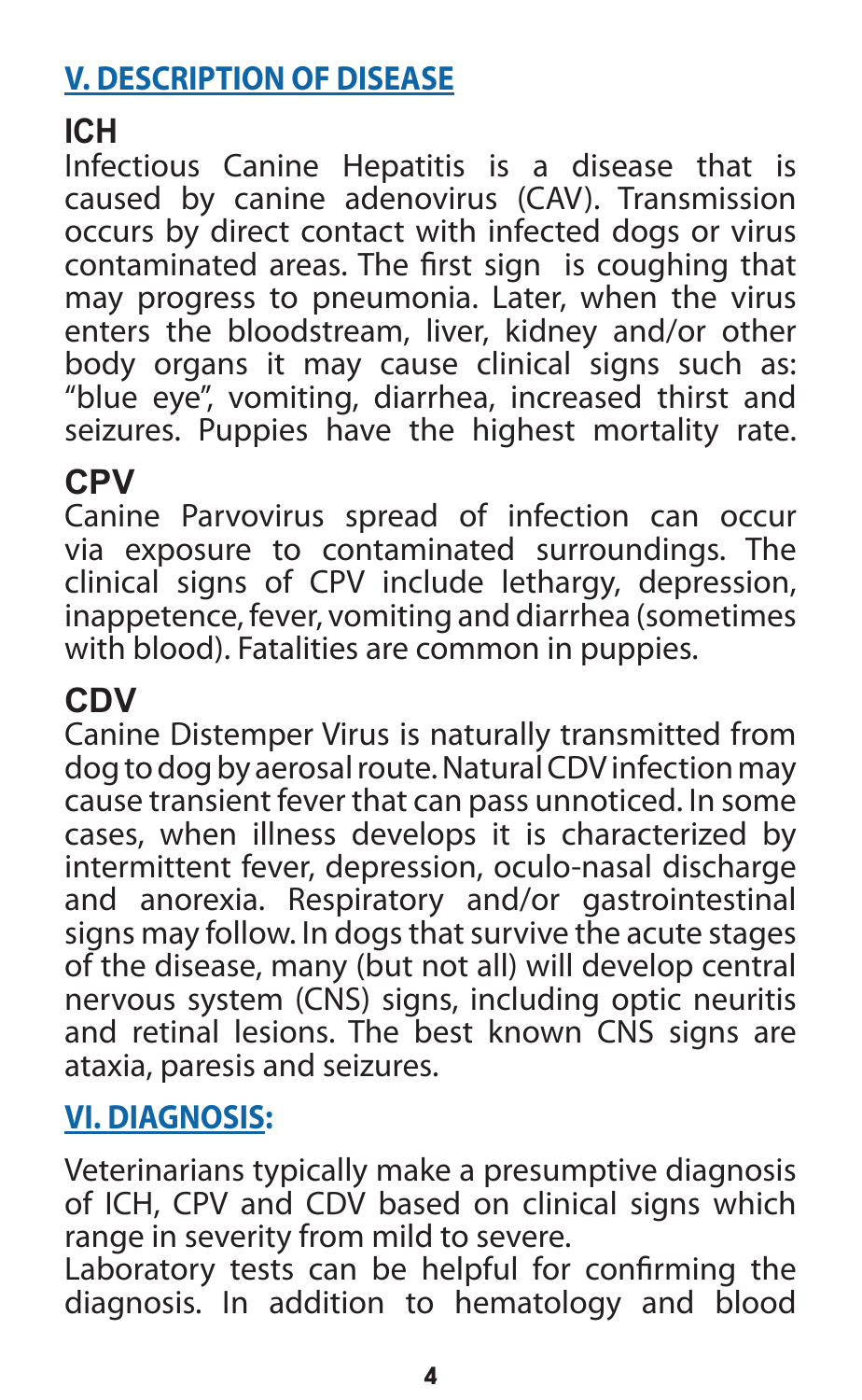chemistry, serology is becoming a more widely accepted diagnostic tool.

Serology provides a broader picture of the dog's immunologic status. The humoral immune response is largely composed of 2 classes of immunoglobulins (antibodies), IgM and IgG. In the initial days following infection or vaccination, IgM antibodies are produced in large amounts. Later, IgM titers decline while IgG levels increase. Therefore, in dogs that are capable of mounting an immune response, elevated levels of IgM indicate recent infection.

The absence of IgM antibodies with an elevated IgG titer suggests that exposure to the virus occurred earlier and the dog is currently immune. Elevated IgG levels are typically found in dogs that survive the acute phase of infection, following vaccination (Fig. 1) or during the 2nd stage of the disease, when clinical manifestations are absent. (See fig. 1)





#### **VII. STEP BY STEP WITH IMMUNOCOMB**

Before conducting the test, bring the developing plate to room temperature by removing all kit components from the kit carton and place them on the work bench for 60- 120 minutes or incubate only the plate at 37°C/98.6°F for 25 minutes.

**Perform assay at room temperature 20° – 25° C / 68° – 77° F.**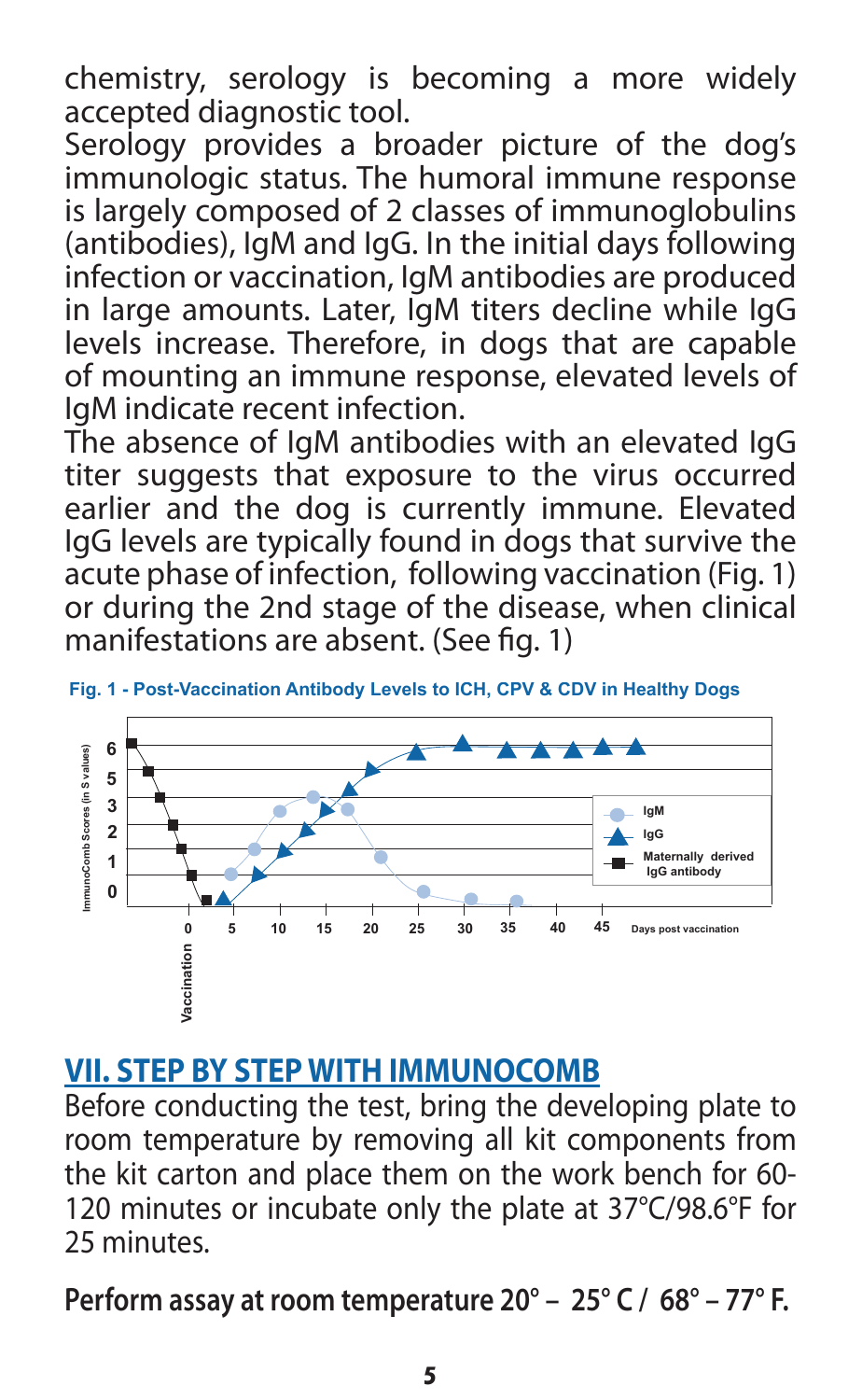**(1)** Obtain blood sample from dog. When testing whole blood, collect sample in EDTA or heparin anticoagulant tube.

**(2)** Mix reagents by gently shaking the developing plate several times prior to use Use the tweezers to pierce the protective aluminum cover of row A. One well for each sample/ specimen.



**Do not open any wells of row A or other rows which you do not intend to use.**

**Do not remove aluminum cover of developing plate all at once.**

**(3)** Deposit a sample into a well in row A.

**For testing serum or plasma use 5μl. For testing whole blood use 10μl\*.** 

Raise and lower pipette plunger several times to achieve mixing. (See Pipetting Technique section). Avoid spillage and cross-contamination of solutions.

**\*For whole blood only: If dispensing the sample with a fix pipette provided with kits catalogue number 50CVV201 , use the same tip to deposit twice 5µl into the same well in row A.**

## **Pipetting Technique**

**Forward Pippeting**

**1-** Press the operating button to the first stop.

**2-** Dip the tip attached to the pipette into the sample to a depth of about 1 cm and slowly release the operating button. Wait for a while, then withdraw it

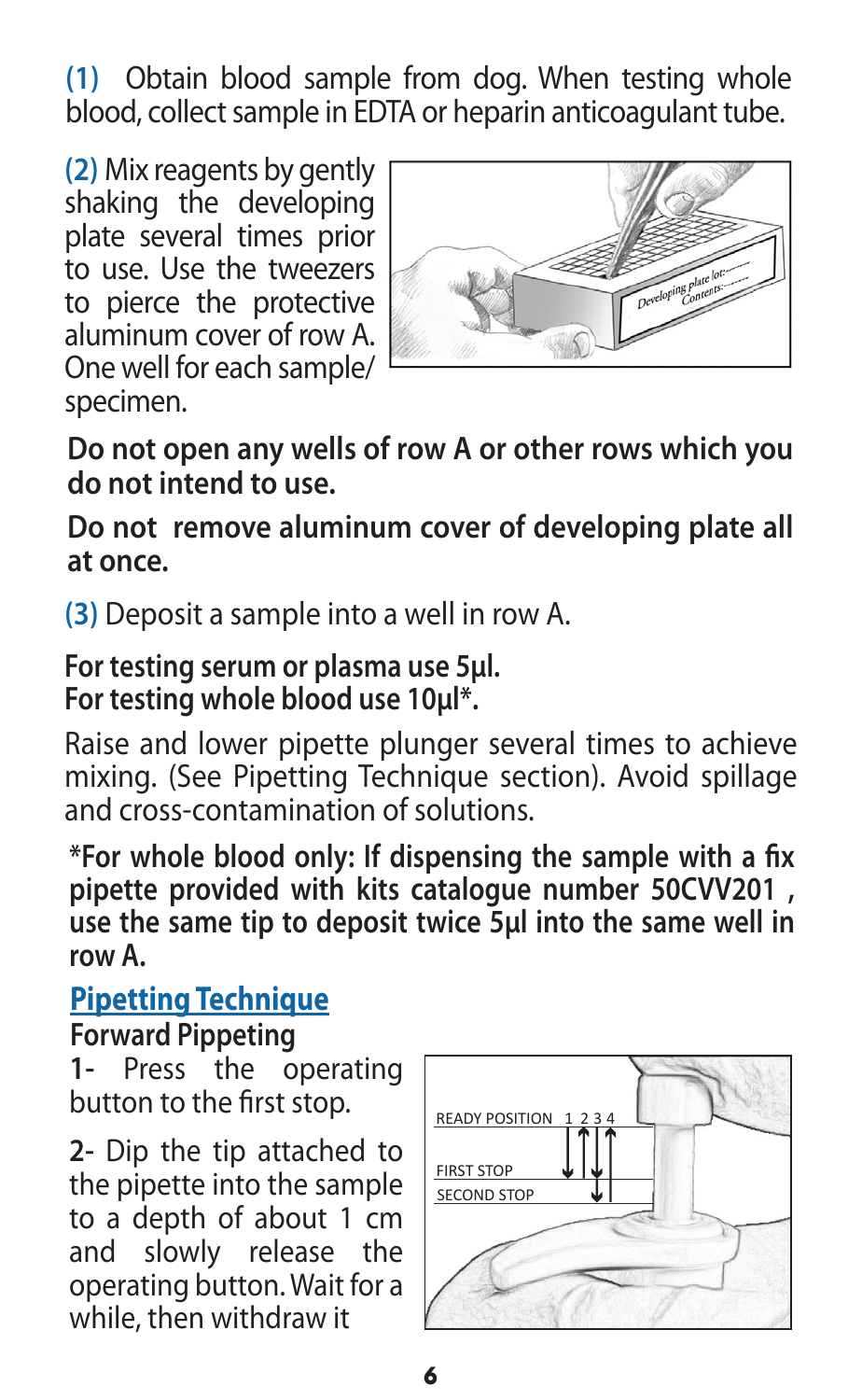from the liquid touching it against the edge of the reservoir to remove excess liquid adhering to the outer surface of the tip.

**3-** Dispense the sample into a well in row A by gently pressing the operating button to the first stop. After a second, press the operating button to the second stop. This will empty the tip completely. Remove the pipette from the well.

**4-** Release the operating button to the ready position.

**(4)** Remove the Comb from protective Do not touch the teeth of ImmunoComb card. For testing less than 12 samples, cut or break the Comb by folding in allocated notches for the number of tests required.



**Note: Mixing during incubation according to instructions is critical for valid results.**

**\*\*To improve mixing, move the Comb up and down 3-4 times. During incubation, repeat the same mixing process 2-3 times.** 

**Avoid scratching the front active side of the Comb by leaning it to the back while mixing.**

**Gently shake off excess liquid from Comb teeth onto a tissue before moving it to the next row.**

Insert the Comb into the open well(s) in row A (printed side facing<br>you) and incubate and incubate for 5 minutes. Mix as described above.\*\*

■ Use tweezers to pierce the foil of the next well(s) in row B.

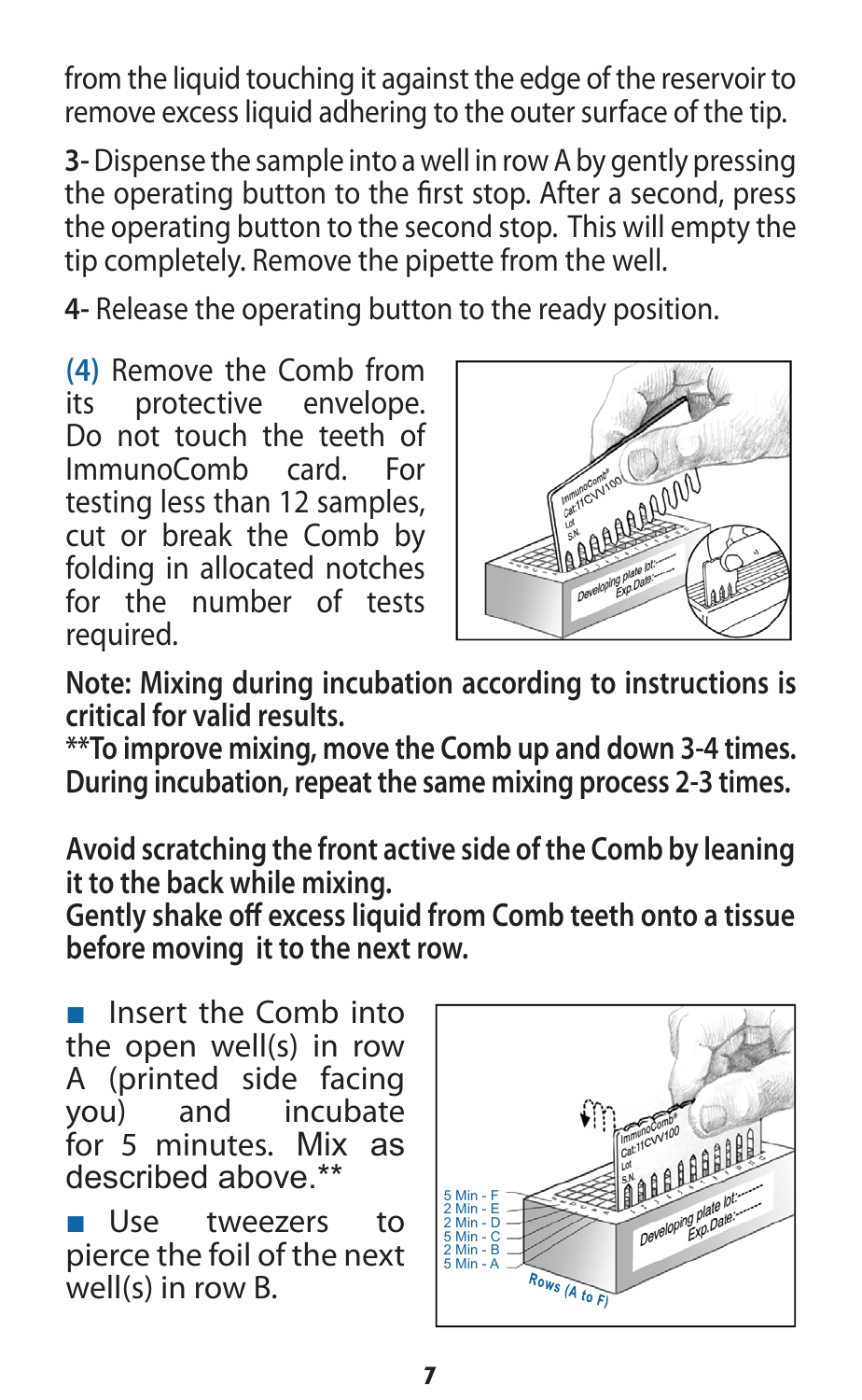Shake off excess liquid and insert Comb for 2 minutes. Mix as described above.\*\*

■ Pierce the foil of the next well(s) in row C. Shake off excess liquid and insert Comb for 5 minutes. Mix as described above.\*\*

■ Pierce the foil of the next well(s) in row D. Shake off excess liquid and insert the Comb for 2 minutes. Mix as described above.\*\*

■ Pierce the foil of the next well(s) in row E. Shake off excess liquid and insert the Comb for 2 minutes. Mix as described above.\*\*

■ Pierce the foil of the next well(s) in row F. Shake off excess liquid and insert the Comb for 5 minutes. Mix as described above.\*\*

■ Upon completion of the color development in row  $F$  move the Comb back to row E for 2 minutes for color fixation. Take the Comb out and let it dry for 5 minutes before reading<br>the results



# **VIII. READING AND INTERPRETING THE IgG ANTIBODY RESULTS**

The upper most spot is the Positive Reference spot and it should give a distinct purple-grey color. This is the same color tone that is generated by a significant positive response of anti ICH antibodies at 1:16 VN, anti CPV antibodies at 1:80 titer of HI test or of anti CDV antibodies equal to 1:32 VN. When using the CombScale, this spot should be read as S3 (see section IX).

■ The upper middle spot on the Comb gives the result of ICH IgG antibodies in the specimen.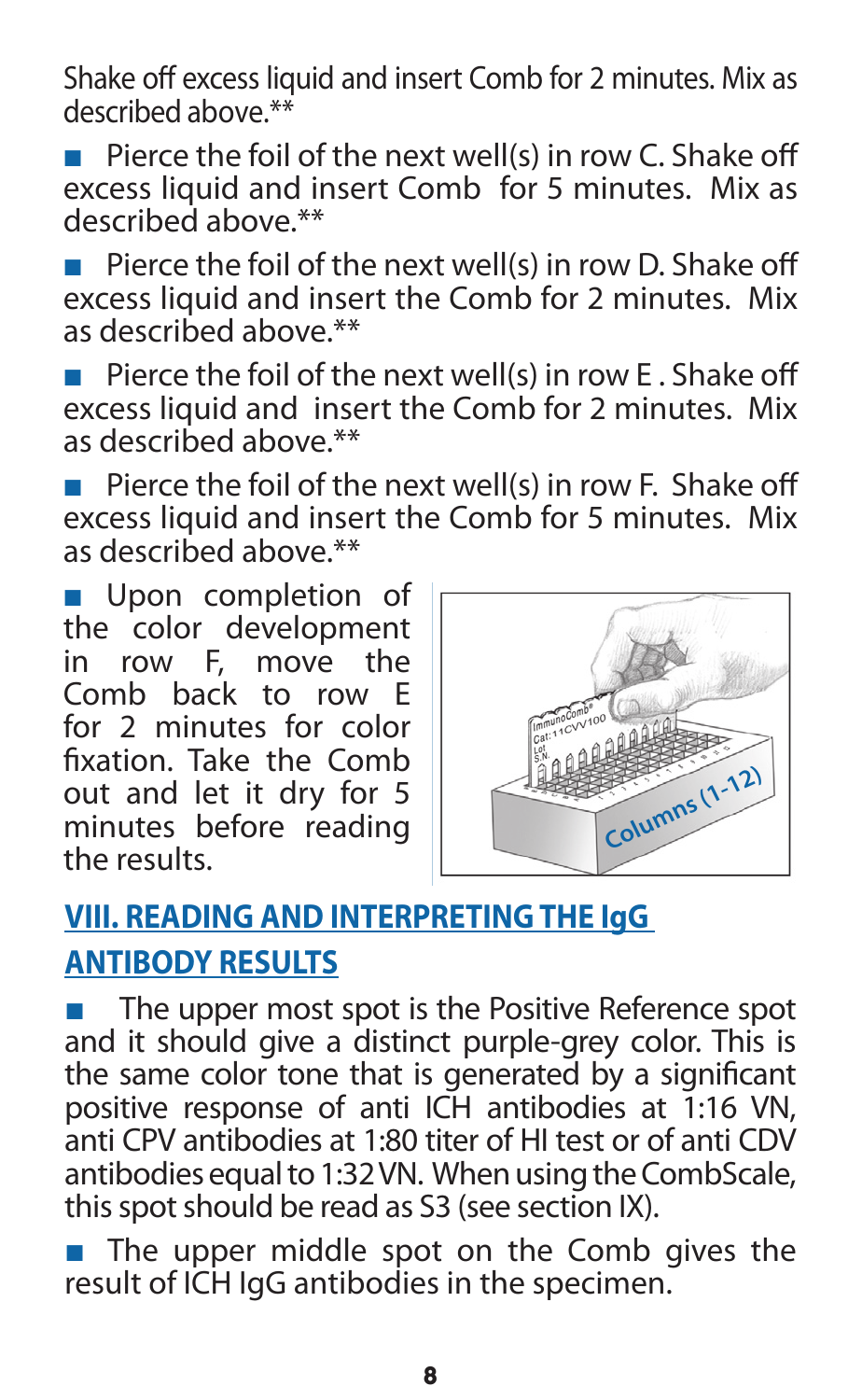■ The lower middle spot on the Comb gives the result of CPV IgG antibodies in the specimen.

- The bottom spot on the Comb gives the result of CDV IgG antibodies in the specimen.
- Compare the color tone of ICH, CPV and CDV test spots with the Positive Reference spot (separately).

■ A color tone that is equal or darker than the reference spot is considered a positive response.

A color tone that matches with S2 is considered a weak positive result.

■ A faint color tone of S1 or less is considered a negative result.

■ A test spot with a washed blue appearance is invalid. Refer to Biogal for further advice.

■ To evaluate the antibodies score use the CombScale provided in the kit (see section IX).

■ The dry Comb may be kept as record.

# **IX. READING RESULTS WITH THE COMBSCALE**

The CombScale S value is the number that appears in the yellow window corresponding to the color tone, when Positive Reference color is calibrated to S3.

When the Comb is completely dry, align it with the calibrated color CombScale provided in the kit.

Find the tone of purplegrey on the CombScale that most closely matches<br>the **Positive Reference** the **Positive spot** (upper spot). Slide the yellow ruler until the C+



mark appears in the window above that color you just found.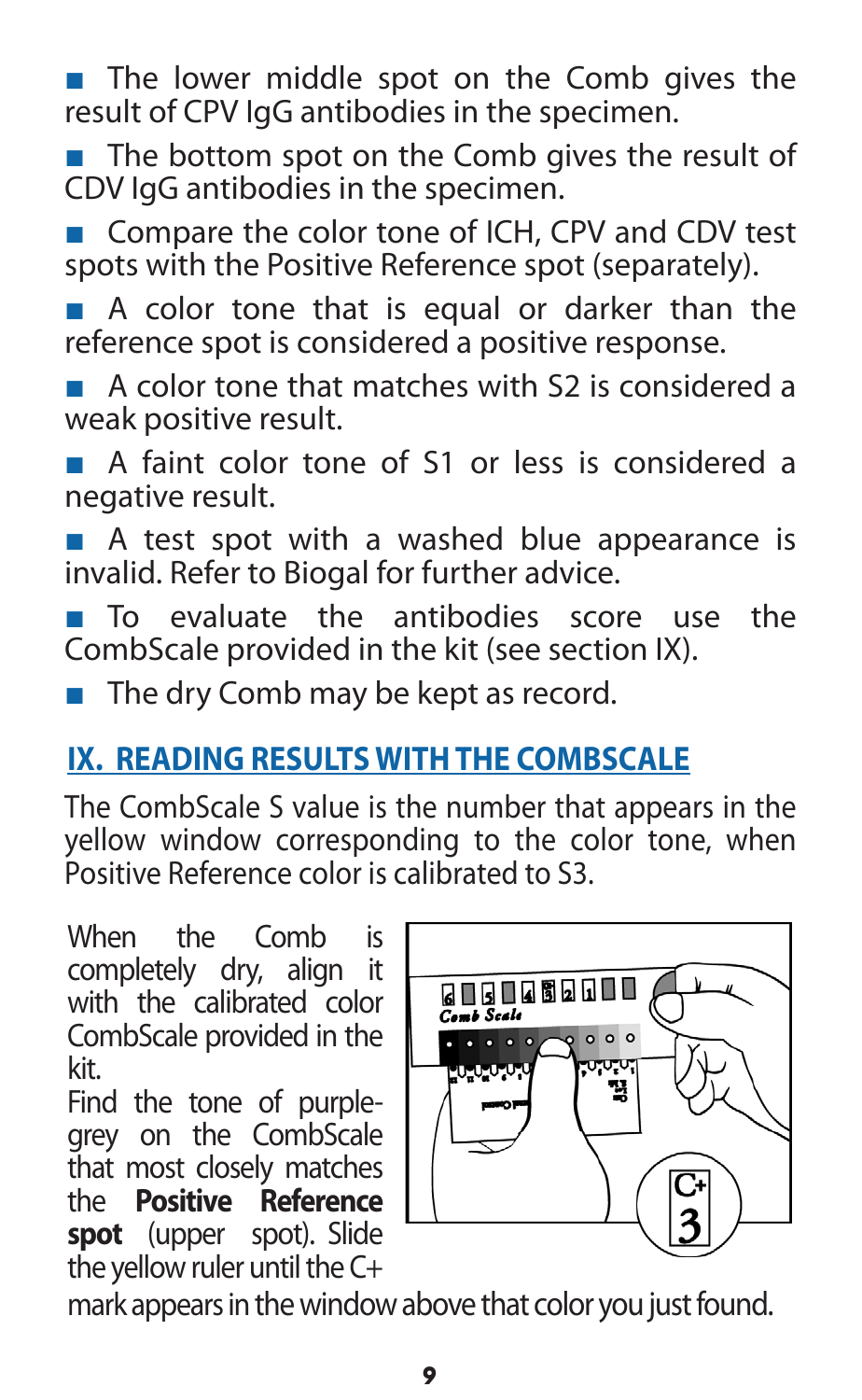#### **Hold the ruler in this position during the entire reading.**

This step actually calibrates the C+ to S3, which is the "cutoff" point to which test spots will be compared.

**While holding the ruler**, find the tone of purple-grey on the CombScale that most closely matches the desired **test result spot** (one of the lower spots). The number spots). The that appears in the window above is the



CombScale score (S0-S6). Repeat this step with every test spot separately.

#### **X. EXAMPLE OF A DEVELOPED COMB**

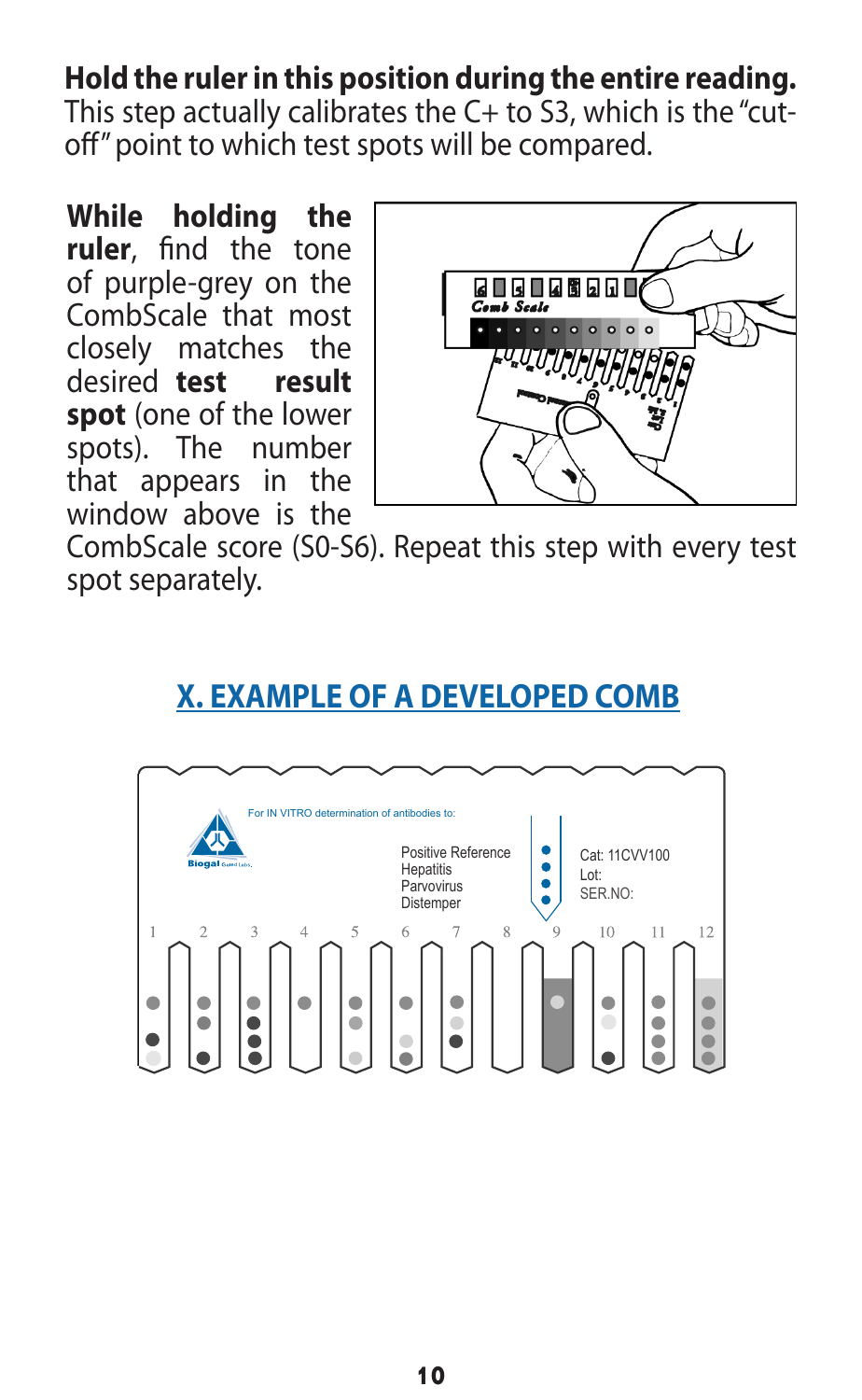| <b>Tooth</b><br>Ν° | <b>ICH RESULTS</b> |                 | <b>CPV RESULTS</b> |            | <b>CDV RESULTS</b> |                 |
|--------------------|--------------------|-----------------|--------------------|------------|--------------------|-----------------|
| 1                  | S <sub>0</sub>     | Negative        | $\geq$ S5          | High pos.  | $<$ 51             | Negative        |
| 2                  | \$4                | Positive        | S <sub>0</sub>     | Negative   | S <sub>6</sub>     | High pos.       |
| 3                  | $\geq$ S5          | High pos.       | $\geq$ S5          | High pos.  | $\geq$ S5          | High pos.       |
| 4                  | S0                 | <b>Negative</b> | S <sub>0</sub>     | Negative   | S <sub>0</sub>     | <b>Negative</b> |
| 5                  | $\geq$ S3          | Positive        | S <sub>0</sub>     | Negative   | <b>S2</b>          | *Weak pos.      |
| 6                  | S <sub>0</sub>     | <b>Negative</b> | <b>S2</b>          | *Weak pos. | <b>S4</b>          | Positive        |
| 7                  | <b>S2</b>          | *Weak pos.      | $\geq$ S5          | High pos.  | S <sub>0</sub>     | Negative        |
| $8**$              |                    | <b>Invalid</b>  |                    | Invalid    |                    | Invalid         |
| $9***$             |                    | Invalid         |                    | Invalid    |                    | Invalid         |
| 10                 | $51$               | Negative        | S <sub>0</sub>     | Negative   | $\geq$ S5          | High pos.       |
| 11                 | $\geq$ S3          | Positive        | $\geq$ S3          | Positive   | $\geq$ S3          | Positive        |
| $12***$            | $\geq$ S3          | Positive        | $\geq$ S3          | Positive   | $\geq$ S3          | Positive        |

### **Remarks:**

**\***Considered inconclusive in case of disease suspicion. **\*\***No Positive Reference. Repeat test.

**\*\*\***High background. Repeat test.

**\*\*\*\***High background with positive results.

# **XI. STORAGE & HANDLING**

- 1. Store the kit under normal refrigeration  $(2^{\circ} 8^{\circ} C)$ 36° – 46° F). **Do not freeze the kit.**
- **2. Do not mix reagents from different kits or from different compartments of the same kit.**
- 3. The ImmunoComb kit contains inactivated biological material. The kit must be handled and disposed of in accordance with accepted sanitary requirements.